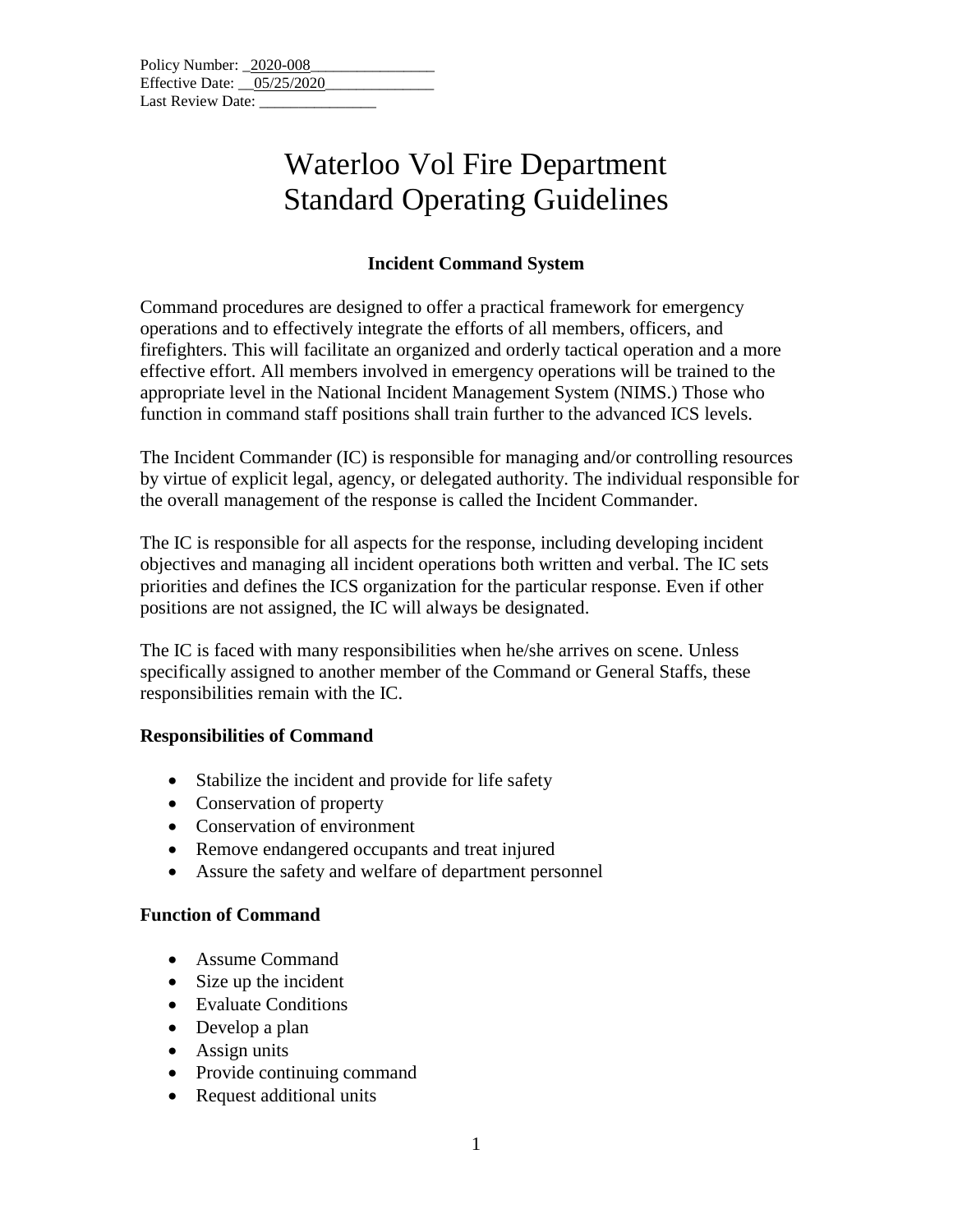| Policy Number: 2020-008      |  |  |
|------------------------------|--|--|
| Effective Date: $05/25/2020$ |  |  |
| Last Review Date:            |  |  |

# Waterloo Vol Fire Department Standard Operating Guidelines

- Disregard and return units to service
- Terminate Command

### **Assuming Command**

The first department member or unit to arrive on the scene of an incident shall establish command of the incident. The initial incident commander shall remain in command until command is transferred or the incident/command is terminated.

### **Scene Size Up and Initial Report**

The member or unit establishing command initiates the command process with an initial radio report. The initial radio report shall contain the following:

- Identify unit arriving on the scene
- Give a brief description of the incident
- Speak clearly
- Use common language
- State any safety concerns
- Establish and name command based on location

### **Transfer of Command**

A. The first arriving Unit on the scene will establish and continue command until transferred within the following guidelines:

- A face-to-face briefing between command, and the officer command is being transferred to, must be completed.
- The officer command is being transferred to is willing to accept the responsibilities of command.
- Under NO circumstances will command be transferred to a unit that is not on scene.
- Once the officer that command is being transferred to has been briefed, The Incident Command will advise dispatch that the officer taking command has been briefed and is now command of the Incident.

B. The arrival of a ranking officer on the incident scene does not mean "command" has automatically been transferred. Command is only transferred when the transfer of command process has been completed. In cases where an individual is effectively